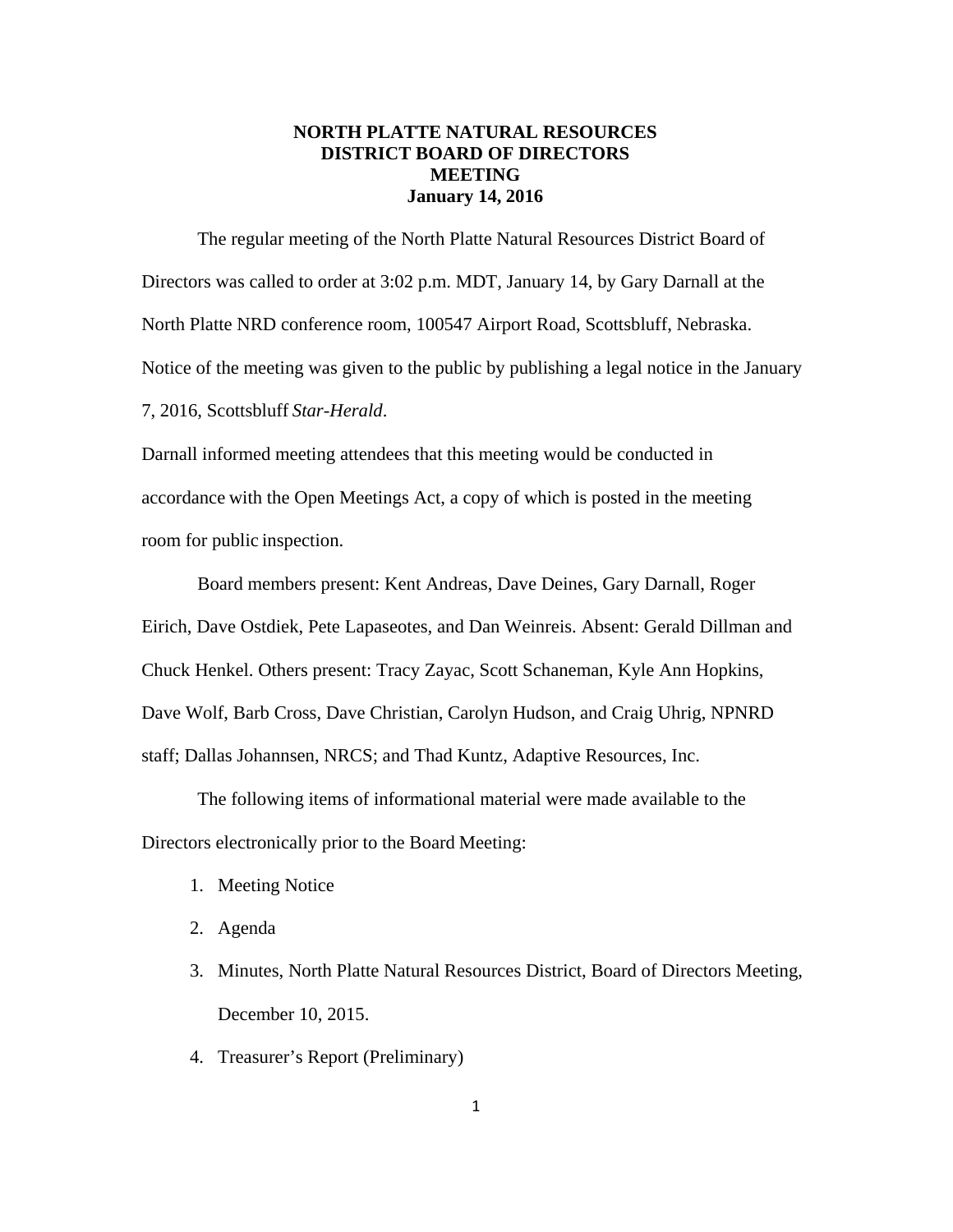The following items were provided to the Directors at the Board Meeting:

- 1. Agenda
- 2. Minutes, North Platte Natural Resources District, Board of Directors Meeting, December 10, 2015.
- 3. Treasurer's Report
- 4. Manager's Report
- 5. Description of Conservation Grant Program-Encouraging Producer Innovations through Conservation Grant Programs.
- 6. Descriptive Information worksheet regarding the Telemetry SOP Program.
- 7. Press Releases- North Platte NRD reminds Landowners of Flow Meter Requirements, dated December 28, 2015.
- 8. Press Release-North Platte NRD reminds Landowners about Cost-share Opportunities, dated December 28, 2015.
- 9. Press Release-North Platte NRD creates new Programs to Help with Water Management, dated January 4, 2016.
- 10. Press Release-North Platte NRD offers new Recycling Cost-share Program, dated November 16, 2015.
- 11. Press Release-North Platte NRD Announces Poster Contest Winners, dated November 30, 2015.
- 12. Article, *"Start Clicking: NRD's 2016 Photo Contest will take Entries Soon"* by Steve Frederick, dated January 4, 2016.
- 13. NRD's 2016 Legislative Conference Tentative Agenda for Monday, January  $25<sup>th</sup>$ through Wednesday, January 27<sup>th</sup>, 2016.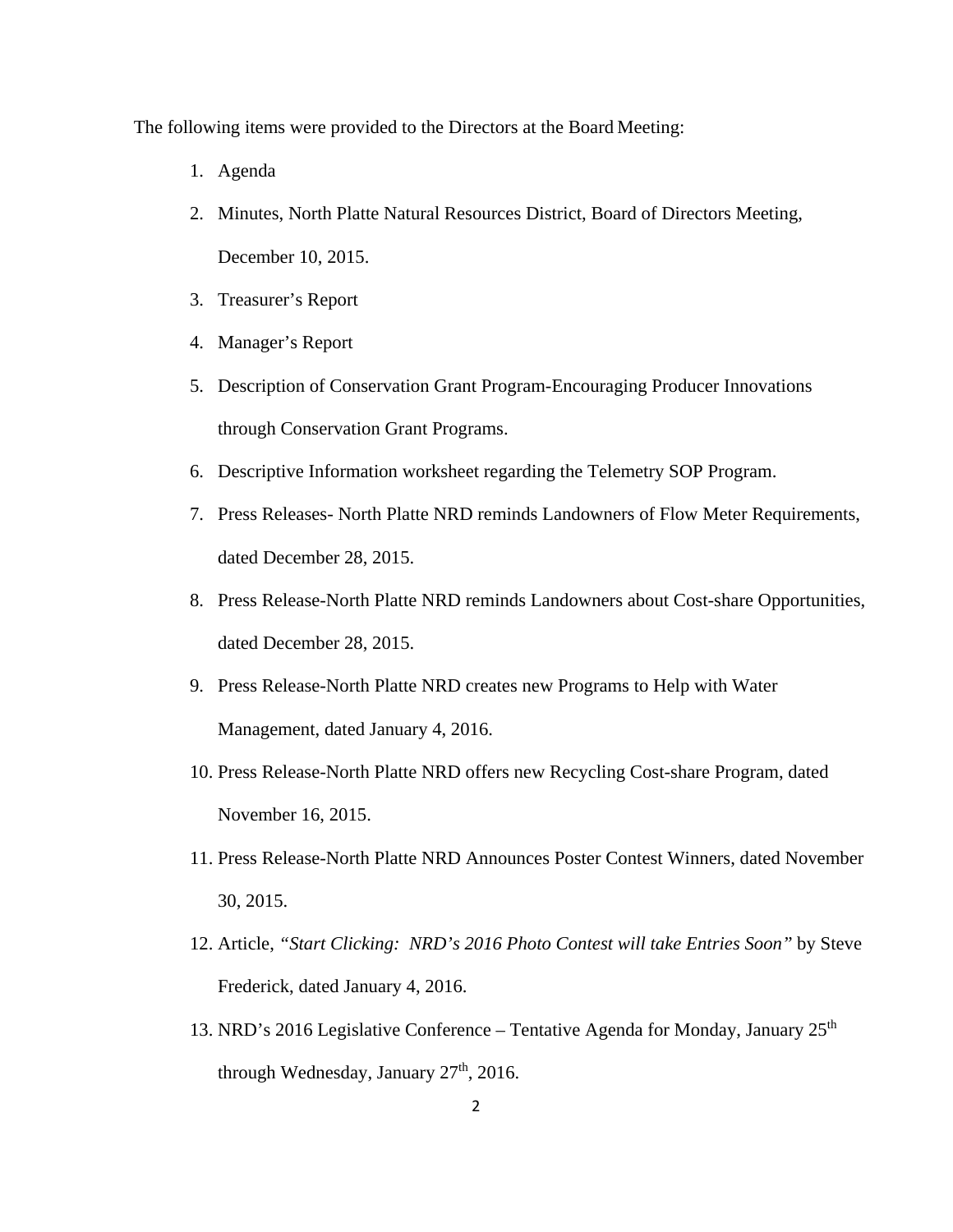- 14. Memo to North Platte NRD Board of Directors, dated January 14, 2016, regarding Flow Meter Maintenance Fee Schedule.
- 15. Memo to North Platte NRD Board of Directors, dated January 14, 2016, regarding Harrisburg Water System Fee Schedule.
- 16. Reorganization Requirements for North Platte NRD, Required at January Board Meeting.

## **3. Approval of Minutes of Previous Meetings**

The Board reviewed the minutes of the December 10, 2015, regular Board

meeting. Moved by Eirich, seconded by Weinreis, to approve the minutes of the

December 10, 2015,

## regular Board meeting. Motion passed.

Ayes: Andreas, Deines, Eirich, Lapaseotes, Ostdiek, Weinreis, Darnall

Nay: None

Abstain: None

Absent: Dillman, Henkel

## **4. Treasurer's Report and Accounts Payable**

Dave Ostdiek reviewed the Treasurer's report with the Board. Moved by Lapaseotes,

## seconded by Andreas, to accept the Treasurer's report and pay the bills as listed. Motion

passed.

Ayes: Andreas, Deines, Eirich, Lapaseotes, Ostdiek, Weinreis, Darnall

Nay: None

Abstain: None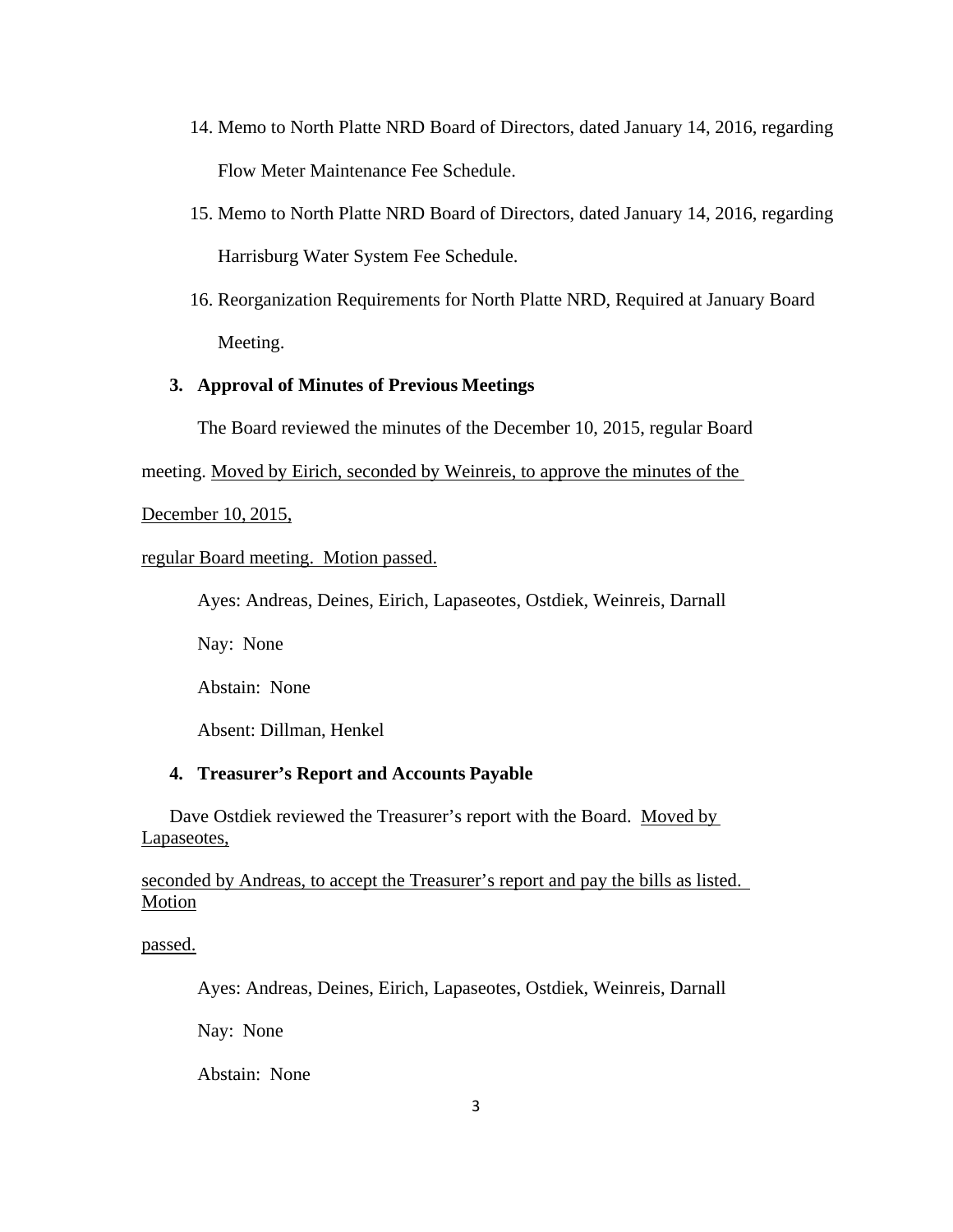Absent: Dillman, Henkel

#### **5. Comments from the Public**

There were no comments from the public.

#### **6. Manager's Report**

Zayac briefly went over the manager's report. In order to accommodate new staff members, we have modified some offices in the building, and invite the board to take a look around to familiarize yourselves with where everyone is now sitting. Travis Preston, GIS Coordinator and Barb Cross, Assistant Manager both started their duties on January 4. We are excited to have them. The board should take time to visit with them and get to know them as time allows. Additionally, we are working to replace Dan Ruterbories in the Water Department.

The Employee Appreciation Dinner is to be held on January 16 at the Gering Civic Center. Cocktail hour is at 6:00 p.m. and Dinner is at 6:30 p.m. If you've not yet RSVP'd your attendance, please visit with Susie Kaufman and let her know your plans. You are going to reorganize the Board today, including new subcommittee chairmen. Berge would like the Chairmen to consider when they would like to hold recurring meetings this year as there are a number of topics that will need to be addressed and recommendations made to the full board. It is nearing that time of year again, and Jackie, Barb and I will be beginning preliminary work on the budget in the coming weeks.

The NPNRD administers the Nebraska Soil and Water Conservation Fund Cost Share program to assist landowners with implementing conservation practices on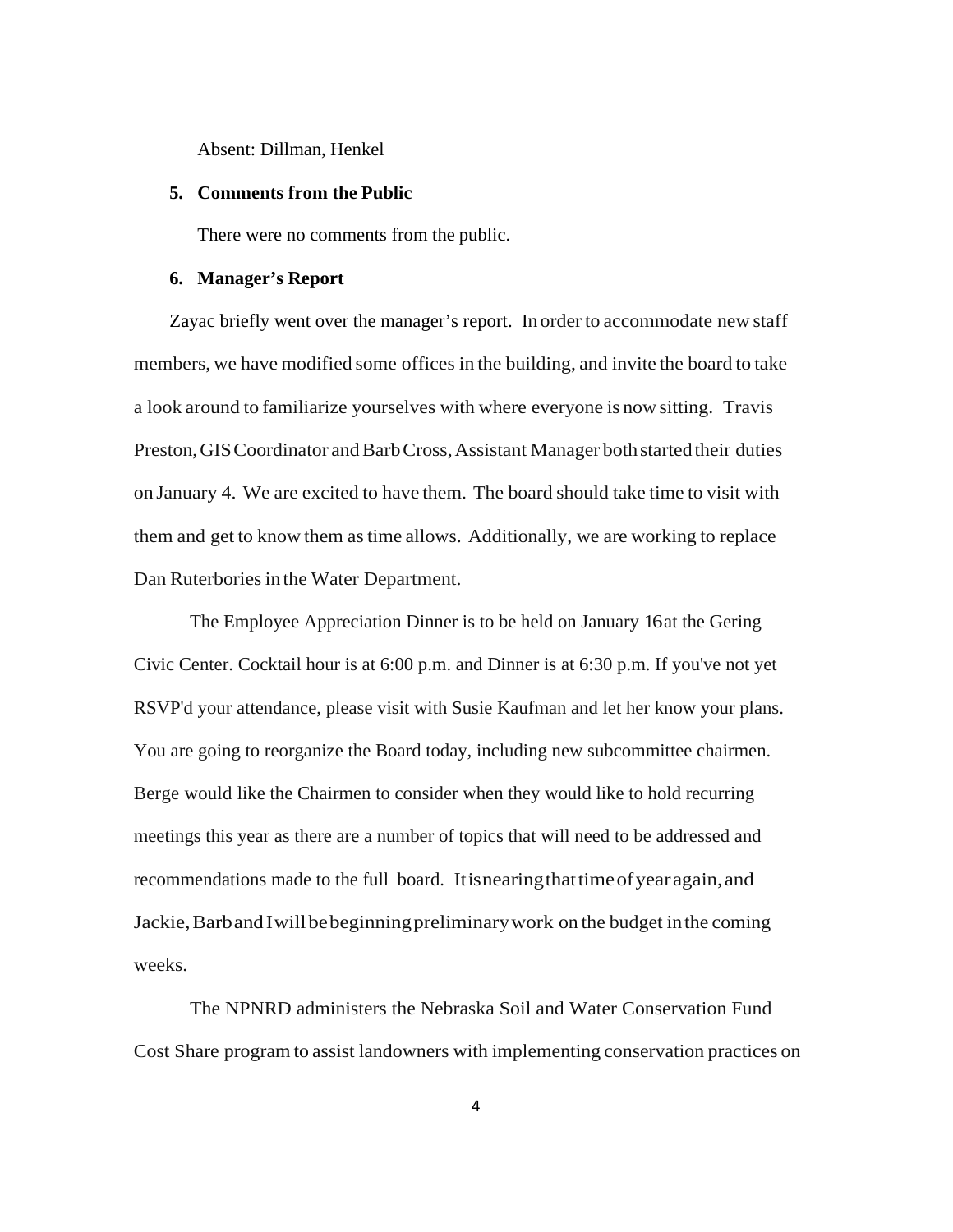their land. This work is done in conjunction with NRCS. As you recall, we changed sign up to continuous about a year ago, and the deadline for applications to be scored, ranked and awarded is February 12. Scoring will occur on February 16. Announcements on awards will be shortly thereafter. Sign-up for the EPIC and 10/30 programs will commence on January 25 and end on February 5 for these two programs. The applications will be scored and ranked on February 16. Announcements on awards will be shortly thereafter.

The Data Access Monitoring Program (DAMP) will begin this month with ordering of 261 AMCi Wireless Telemetry units for installation at select sites throughout the District. We will take delivery in March, and will have them installed and ready for the 2016 water year. Seth Popp of the Water Department has developed a Standard Operating Procedure for the installation of these units that is attached. You may recall that this program is a partnership with the Department of Natural Resources, who is funding the vast majority of this project through reimbursement. Additionally, we are working with AMCi so that the telemetry will interface with our database and to develop a web portal for landowners to use this technology to monitor their water use. We are requiring flowmeters in the Fully Appropriated area of the District by the end of 2016. We will be cost sharing this project with the NSWCP funds and with a grant from the Bureau of Reclamation. We are embarking on a major media push on this to ensure landowners know the requirement and funding options.

In the next couple of months, Berge will be asking the Water Resources Subcommittee to set lease and retirement rates based on URF depletion percentages for agreements that we could potentially enter into with landowners in the future. He would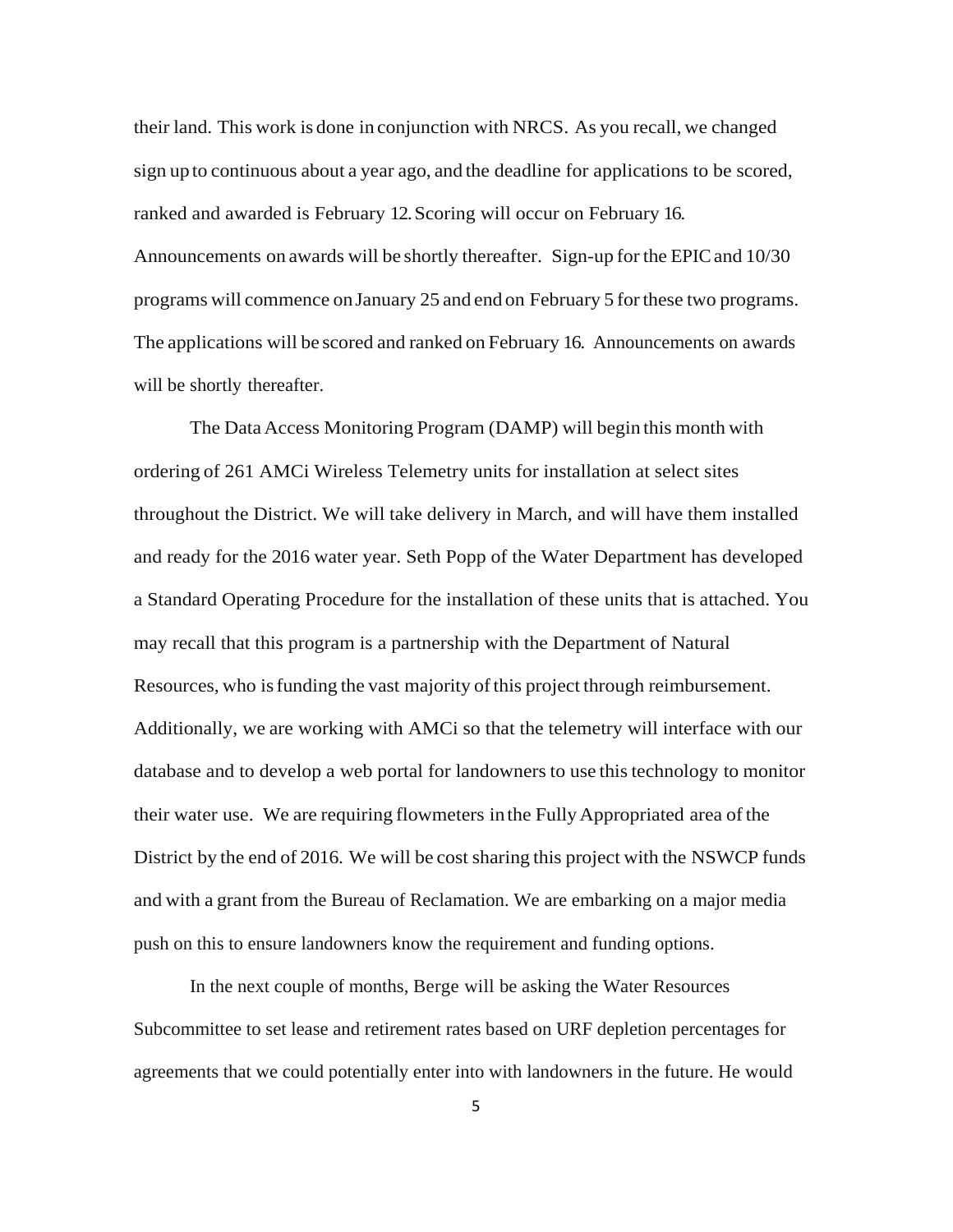like the committee to make recommendations each spring for the board to approve, so that we can eliminate negotiations.

Tracy, Barb and John will be meeting with the Department of Natural Resources Director, and his staff at the end of the Legislative Conference to discuss several issues including the model and the very important issue of return flow obligations for surface water leases. We raised both of these issues with Mr. Fassett when he was in our District a couple of months ago.

Seametrics has reached out to us related to their not being on the approved meter list any longer, and is trying to make things right with us as it relates to our ongoing issues with these meters being on our outlier list, primarily due to power (battery) concerns. They offered to come out and replace batteries, and we countered that they need to come out and evaluate whether there are opportunities for hard-wiring, and they have also offered to come out and replace 5 meters with new ones at no cost. They are continuing to evaluate the issues related to the batteries. Scott is working with them on this. We submitted our application for the Water Sustainability Fund on December 22. A copy of that application is in your packet.

The North Platte NRD will be hosting a series of Producer Roundtable Discussions around the district this month to talk about our programs, our rules, introduce staff and take input from those we serve. Outreach about these meetings will be through media, invitations to producers and word of mouth. Directors are more than welcome to attend any/all of the meetings. If you do intend to come, and would like to speak, please let me know. The schedule for the meetings and locations/times follow:

Garden County:

6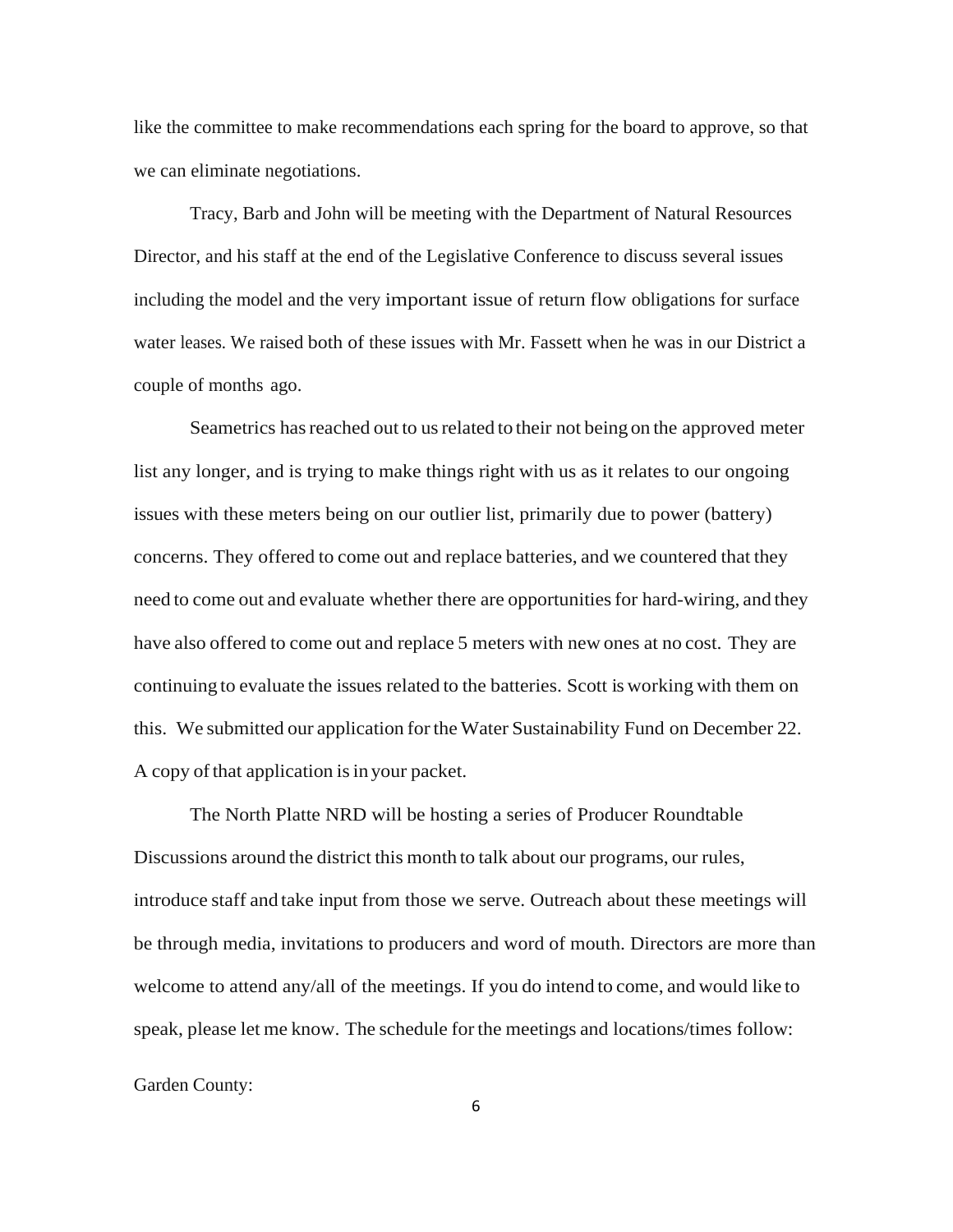January 19 11:00 a.m. -1:00 p.m. Most Unlikely Place in Lewellen

Banner County: January 21  $1:00 p.m. - 3:00 p.m.$ Double L Cafe (Former Hilltop Cafe)

Sioux County: January 22 11:00 a.m. - 1:00 p.m. Morrill American Legion

Morrill County: January 28 11:00 a.m. - 1:00 p.m. Broadwater Fire Hall

Scotts Bluff County: January 29 11:00 a.m. - 1:00 p.m. Remington Club in Minatare

We will be participating in Bean Day on January 12, 2016 to discuss several new programs and sign up deadlines at the NRD. Berge will be speaking to the Sugar Growers Annual Meeting on February. We are working on setting up an appearance at the WESTCO Young Producers Meeting in the coming months. The NRD will have a strong presence at the KNEB Farm and Ranch Expo. We will be participating in the annual Oshkosh Farm and Ranch Show on February 20. Berge will be speaking at the Michigan Agribusiness Association Annual Meeting on January 13. Jody Fiscus, Seth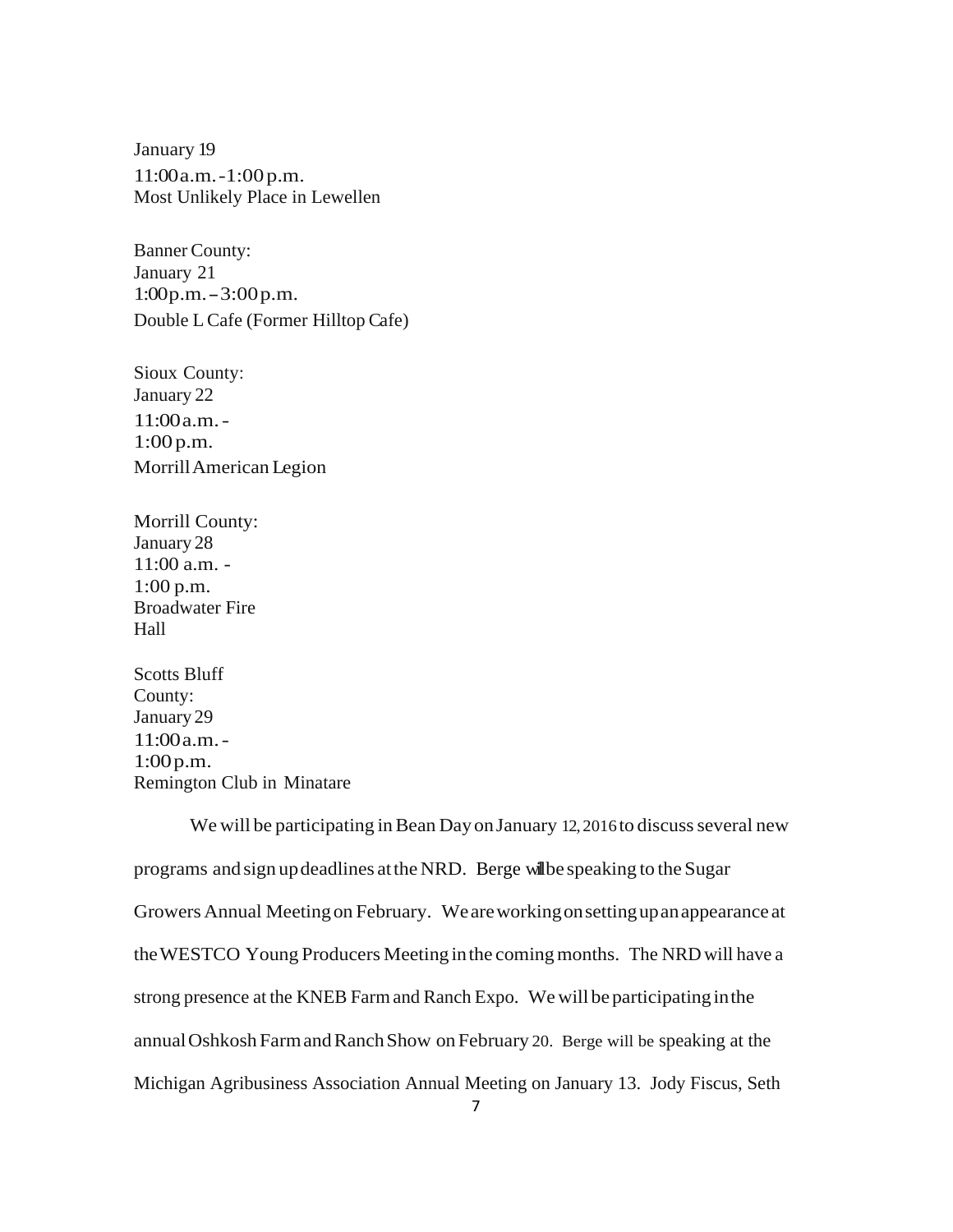Popp and Berge will be attending the Four States Irrigation Council Meeting in Ft. Collins after I return from Michigan for the balance of the week. As you may recall, we were the only groundwater organization that was invited to attend, and there may be a possibility that we could occupy a seat on the board for the upcoming year. We will keep this Board apprised. We will discuss during the legislative update on the regular agenda. Berge spoke to the Nebraska Water Balance Association Board Meeting in Scottsbluff on December. As always, the NRD will have a strong presence and play a significant role in the Annual Panhandle No-Till Partnership Annual Meeting on February 23 and 24. Our press outreach is ongoing and broad. We have continued with twice weekly updates on KNEB, and have had several print articles in papers across the District on a variety of projects and programs. We will be doing massive press outreach in the coming days and weeks on 10/30, EPIC, Domestic Well Testing, Producer Roundtable Meetings, NSWCP Cost Share, Flowmeters in the FA, and Telemetry.

### **7. Agency Reports**

### **a. Natural Resources Conservation Service (NRCS)**

Dallas Johannsen reported they are starting to rank applications and funding will start in six to eight weeks.

#### **b. Natural Resources Commission (NRC)**

Deines reported the Commission had a conference call earlier in the week, and they voted on 10 people to be on the committee to review the applications for the Water Sustainability Fund. Deines was chosen to sit on the committee. A total of 27 applications have been submitted. Final vote will be in April or May.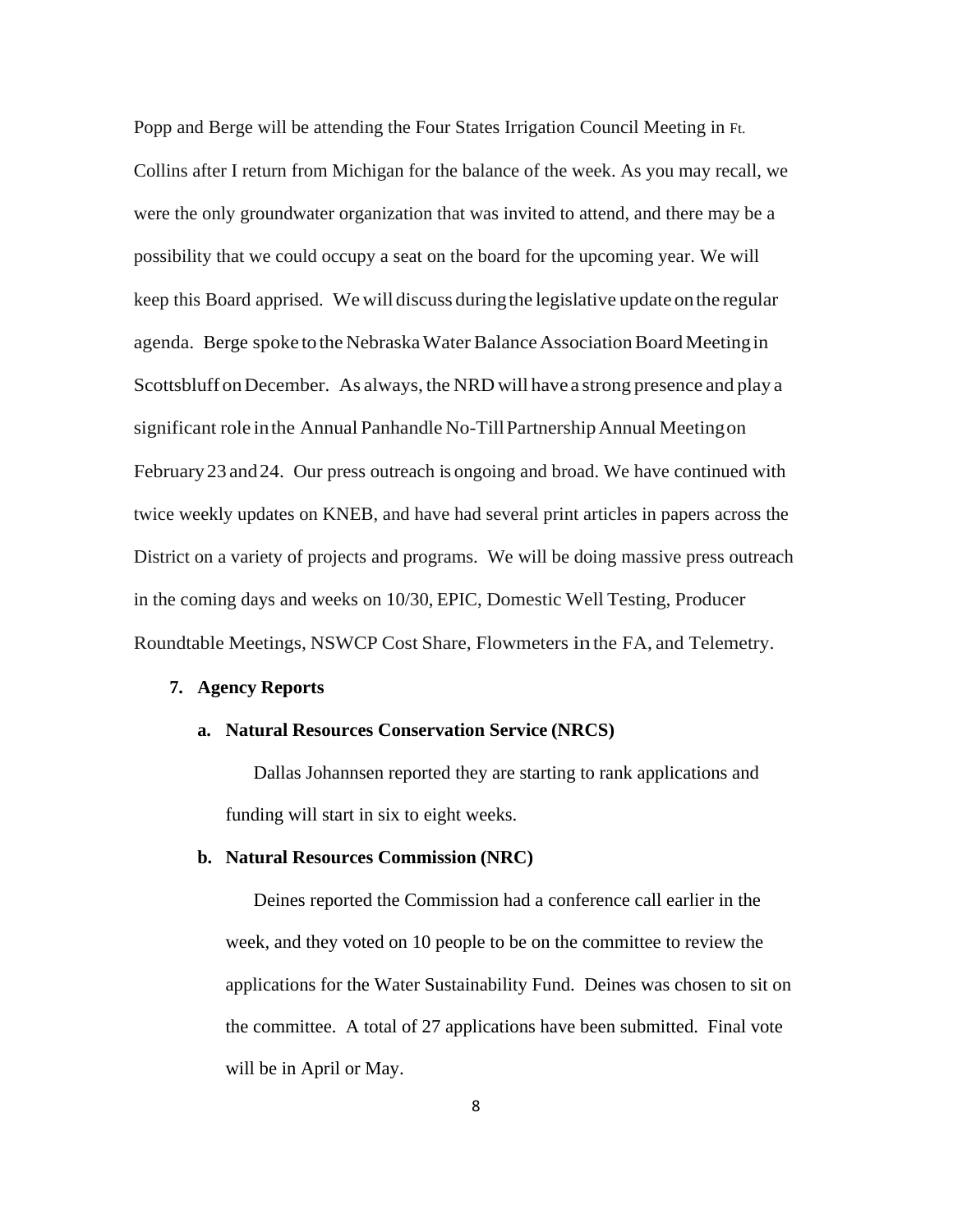#### **c. NE Association of Resources Districts (NARD)**

Dillman was not present, so no report was given.

#### **d. High Plains Weed Management Association (HPWMA)**

Weinreis reported the next meeting was later on in the afternoon.

#### **e. North Platte Valley Water Association**

Dillman was not present, so no report was given.

#### **8. Legislative Preview**

Zayac reminded the Board about the NARD Legislative Conference later on in January. Four members of the staff and four members of the Board will be attending. During the conference, staff has set up multiple meetings with State Senators and University of Nebraska researches to talk about a variety of topics. Zayac briefly explained LB 714, a bill introduced by Senator John Stinner, would add local conservation programs to a list that will allow for surface water appropriators to lease their water rights for up to 15 years instead of the five years they are currently allowed without losing their appropriation.

# **9. Consideration of Flow Meter Maintenance Fee Schedule Staff Recommendation**

Zayac reported that currently, the District charges the price of the part plus fifteen percent if maintenance is performed on the flow meter. A \$1.00 seal would cost the landowner \$1.15. The landowner would not be charged for the employee's time or the fuel costs. Staff recommended that the Board approve a \$25.00 service charge to be added to the cost of parts and 15 percent of the parts. Moved by Weinreis, seconded by Eirich, to approve the increase in the Flow Meter Maintenance Fee Schedule to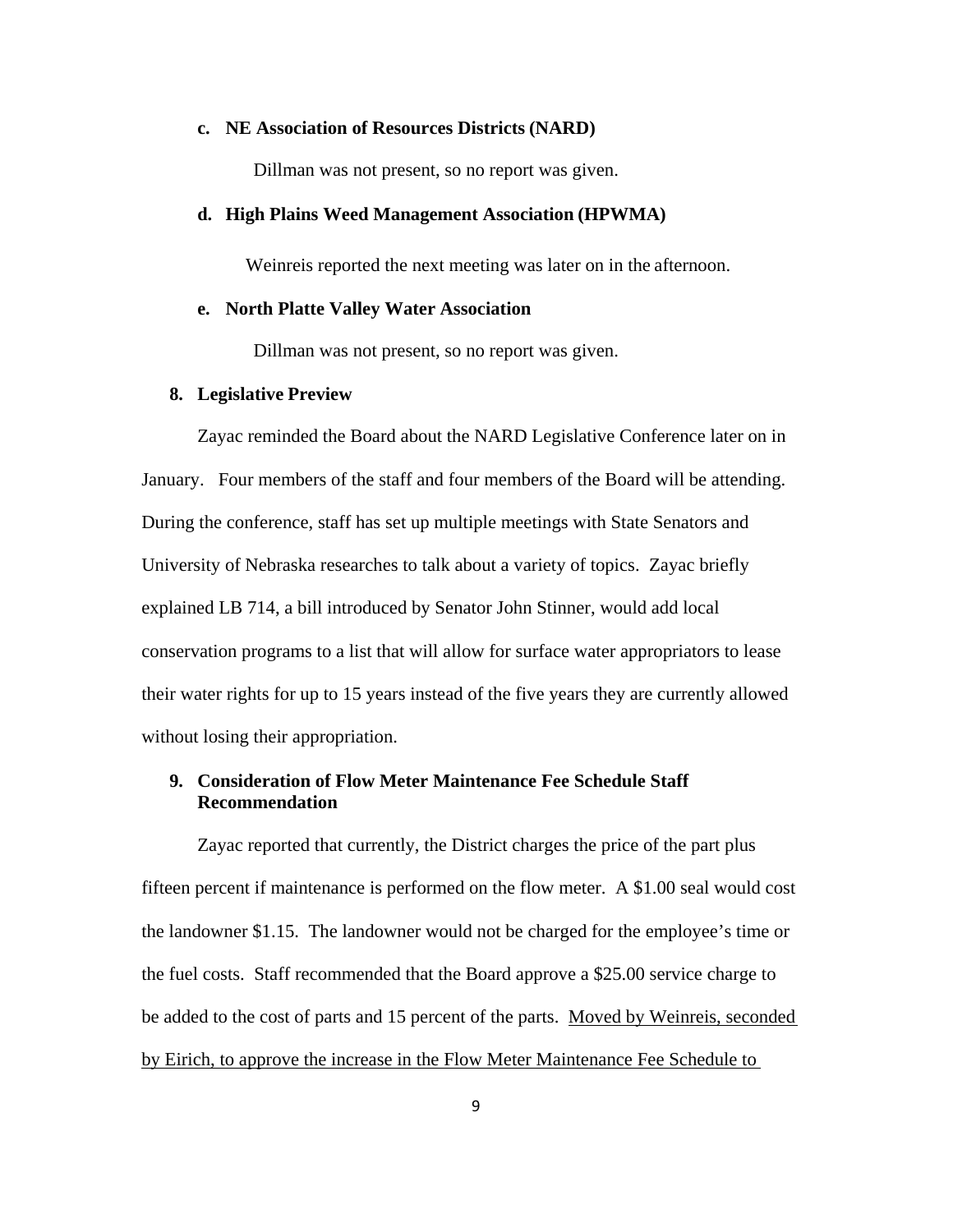\$25.00 service fee, cost of the part, and an additional charge that equals 15 percent of the cost of the part. Motion passed.

Ayes: Andreas, Deines, Eirich, Lapaseotes, Ostdiek, Weinreis, Darnall Nay: None Abstain: None Absent: Dillman, Henkel

## **10. Consideration of Harrisburg Water System Fee Schedule Staff Recommendation**

Zayac reported that he last time the fees were raised at the Harrisburg Water System was in 2008. The costs do not reflex the funds necessary to properly administer the system. The system is now 20 years old, and maintenance will gradually become a bigger expense. The District has been approach multiple times by people interested in purchasing water in a one-time deal. Staff has recommended that the Board refer the aforementioned issues to Water Resource and District Operation Committees for further discussion. Moved by Ostdiek, seconded by Weinreis, to refer the issues of increasing the Harrisburg Water System Fee Schedule and policy and fee schedule for the purchase of water from the Harrisburg Water System. Motion passed.

Ayes: Andreas, Deines, Eirich, Lapaseotes, Ostdiek, Weinreis, Darnall

Nay: None

Abstain: None

Absent: Dillman, Henkel

## **11. Consideration of Board Reorganization**

The Board leadership terms have expired and the Board needs to nominate and vote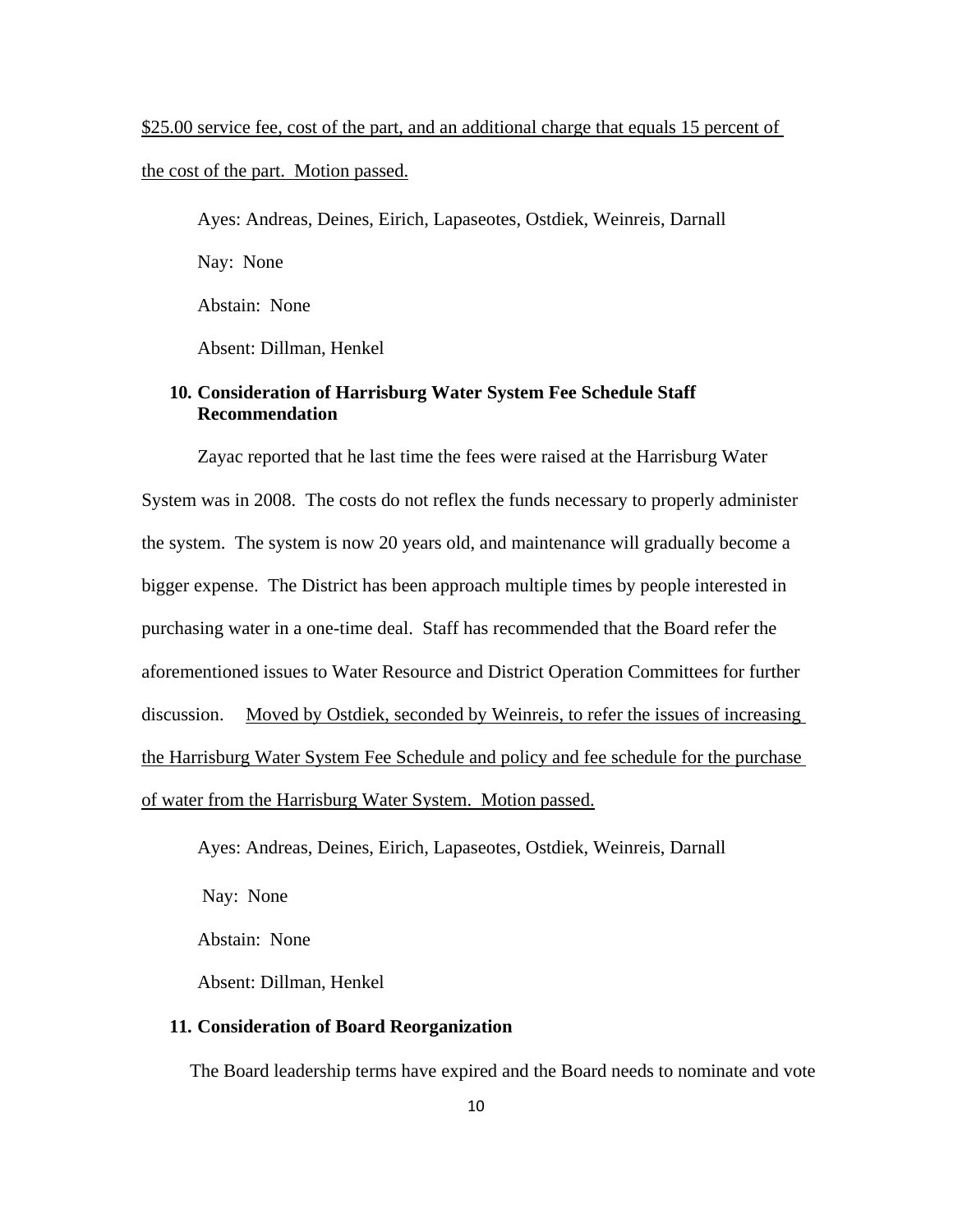for Chairman, Vice Chairman, Secretary, and Treasurer.

 Chairman: Kent Andreas was nominated. Moved by Ostdiek, seconded by Eirich to close nominations and unanimously approve Chuck Andreas for Chairman. Motion passed.

Ayes: Deines, Eirich, Lapaseotes, Ostdiek, Weinreis, Darnall

Nay: None

Abstain: Andreas

Absent: Dillman, Henkel

 Vice Chairman: Gary Darnall was nominated by Weinreis and seconded by Ostdiek and Roger Eirich was nominated by Deines and second by Lapaseotes. Since there was more than one nominated, it was determined that a silent vote will be conducted to determine who will win. Tracy Zayac would then count the votes. The results of the silent vote was six votes for Eirich and one vote for Darnall. Eirich is elected.

Secretary: Pete Lapaseotes was nominated. Moved by Eirich, seconded by Ostdiek to close nominations and unanimously approve Pete Lapaseotes for Secretary. Motion passed.

Ayes: Andreas, Deines, Eirich, Ostdiek, Weinreis, Darnall

Nay: None

Abstain: Lapaseotes

Absent: Dillman, Henkel

Treasure: Dave Ostdiek was nominated. Moved by Lapaseotes, seconded by

Deines to close nominations and unanimously approve Dave Ostdiek for Treasure. Motion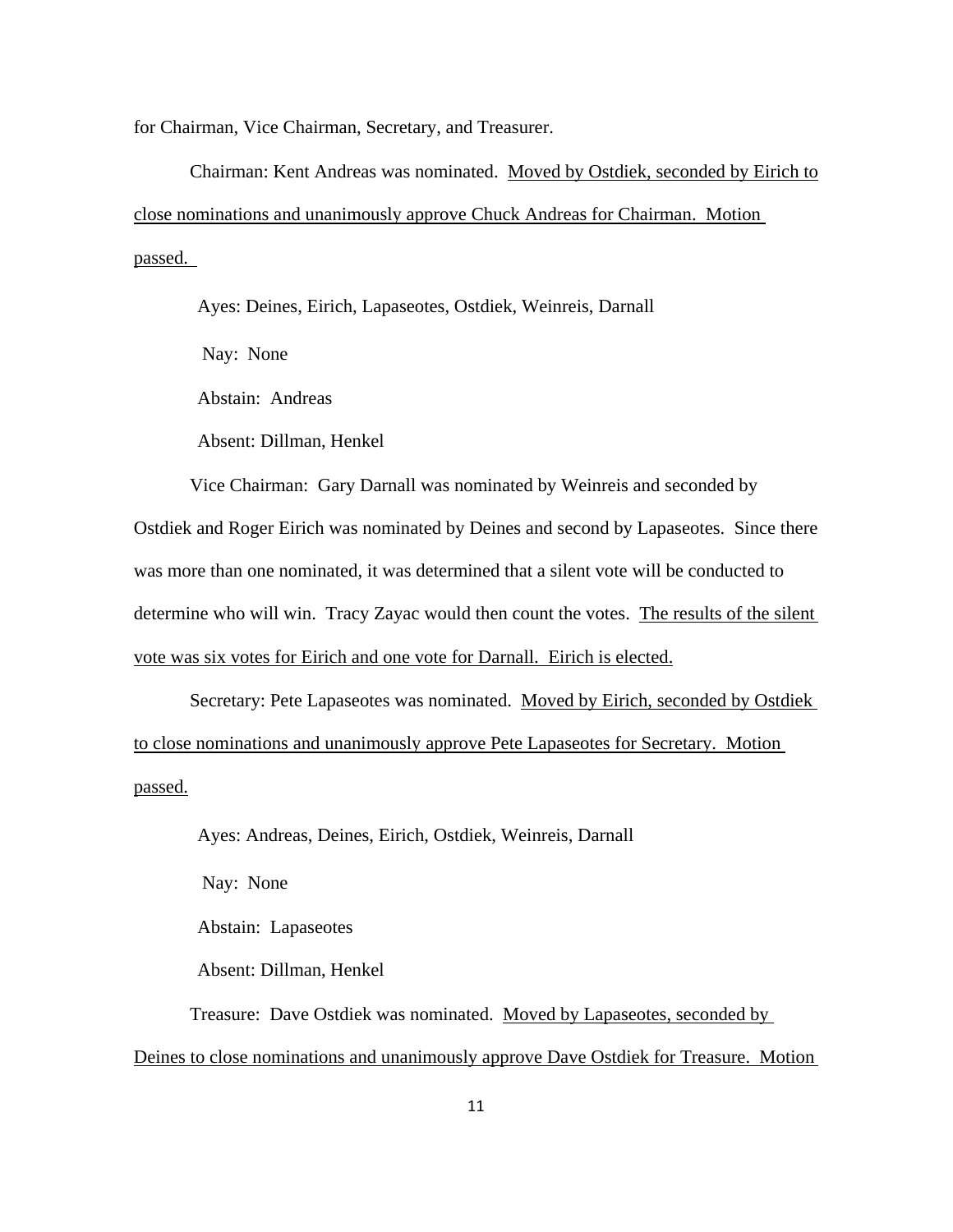passed.

Ayes: Andreas, Deines, Eirich, Lapaseotes, Weinreis, Darnall Nay: None Abstain: Ostdiek Absent: Dillman, Henkel

# **12. Consideration of Adding Barb Cross and Chuck Henkel to the Signature cards for Platte Valley National Bank and First State Bank.**

 Currently, Berge and Dave Ostdiek are the only signatories with the ability to sign checks for the District. Berge is asking the Board to consider adding Barb Cross and Chuck Henkel to the signature cards in the event that either one of the current signatories are unable to sign the checks. Moved by Lapaseotes, seconded by Eirich to add Assistant Manager Barb Cross and Director Chuck Henkel to the signature cards for Platte Valley National Bank and First State Bank. Motion passed.

> Ayes: Andreas, Deines, Eirich, Lapaseotes, Ostdiek, Weinreis, Darnall Nay: None Abstain: None

Absent: Dillman, Henkel

Absent: Dillman, Henkel

# **13. Consideration of Adding Barb Cross to the Nebraska Public Agency Investment Trust as an Authorized User.**

 Similar to the action item above, Berge is asking that the Board consider adding Cross to the Nebraska Public Agency Investment Trust as part of her duty as Assistant Manager. This will allow her to act on the District's behalf if Berge is not in office.